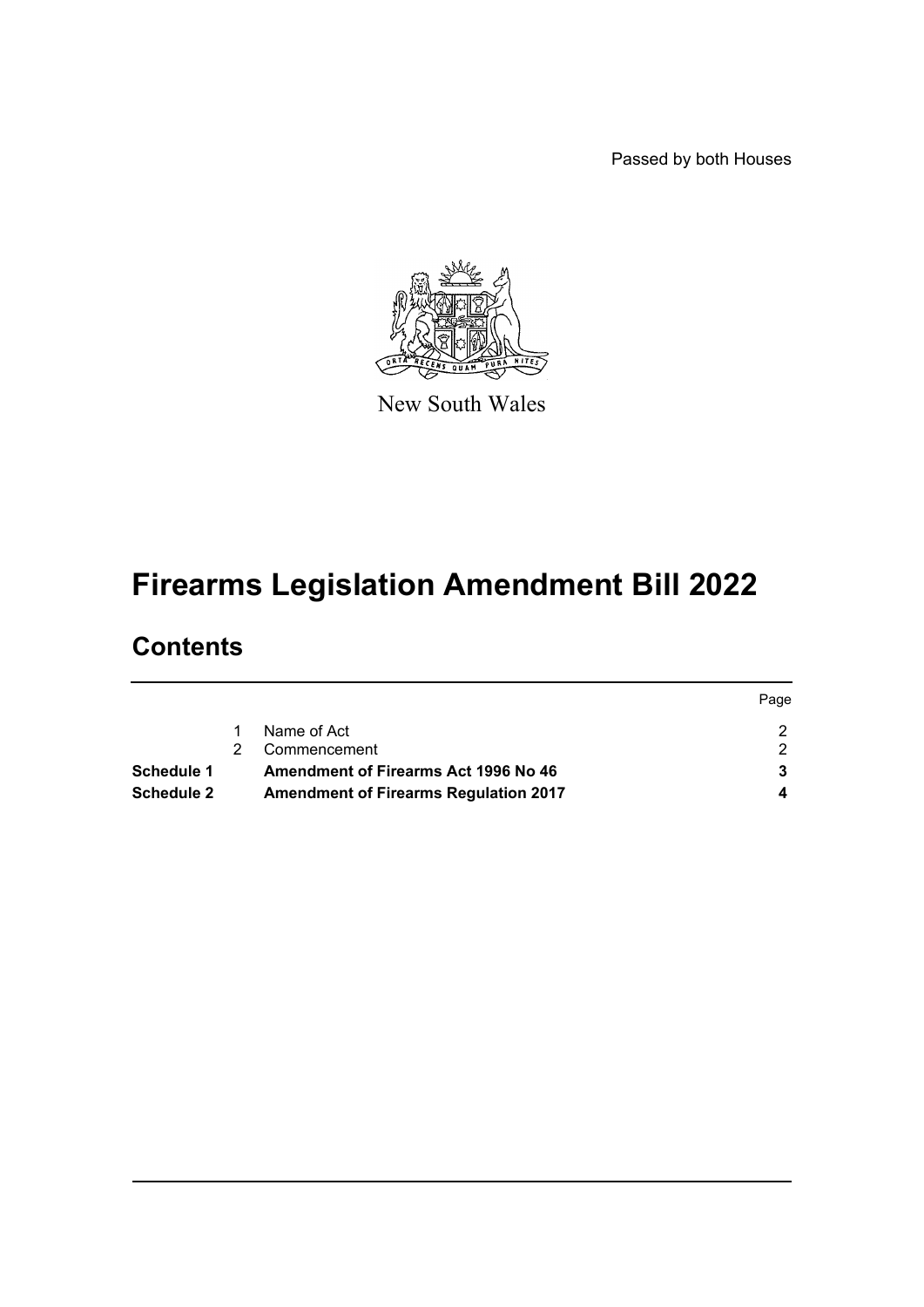*I certify that this public bill, which originated in the Legislative Assembly, has finally passed the Legislative Council and the Legislative Assembly of New South Wales.*

> *Clerk of the Legislative Assembly. Legislative Assembly, Sydney, , 2022*



New South Wales

## **Firearms Legislation Amendment Bill 2022**

Act No , 2022

An Act to amend the *Firearms Act 1996* to clarify certain requirements in relation to Category D firearms licences and to amend the *Firearms Regulation 2017* to make consequential amendments and update references to government agencies.

*I have examined this bill and find it to correspond in all respects with the bill as finally passed by both Houses.*

*Assistant Speaker of the Legislative Assembly.*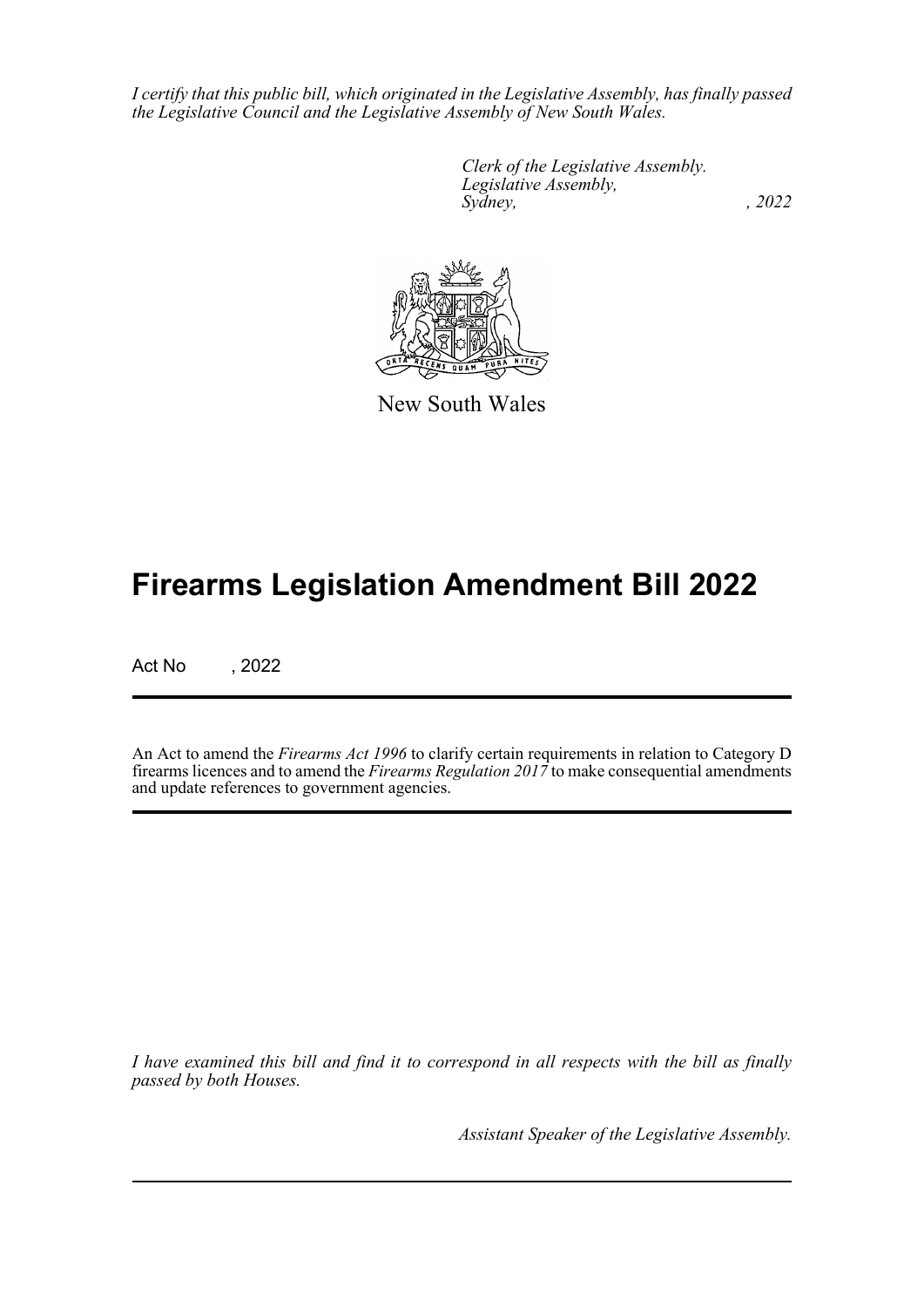#### <span id="page-2-0"></span>**The Legislature of New South Wales enacts—**

#### **1 Name of Act**

This Act is the *Firearms Legislation Amendment Act 2022*.

#### <span id="page-2-1"></span>**2 Commencement**

This Act commences on the date of assent to this Act.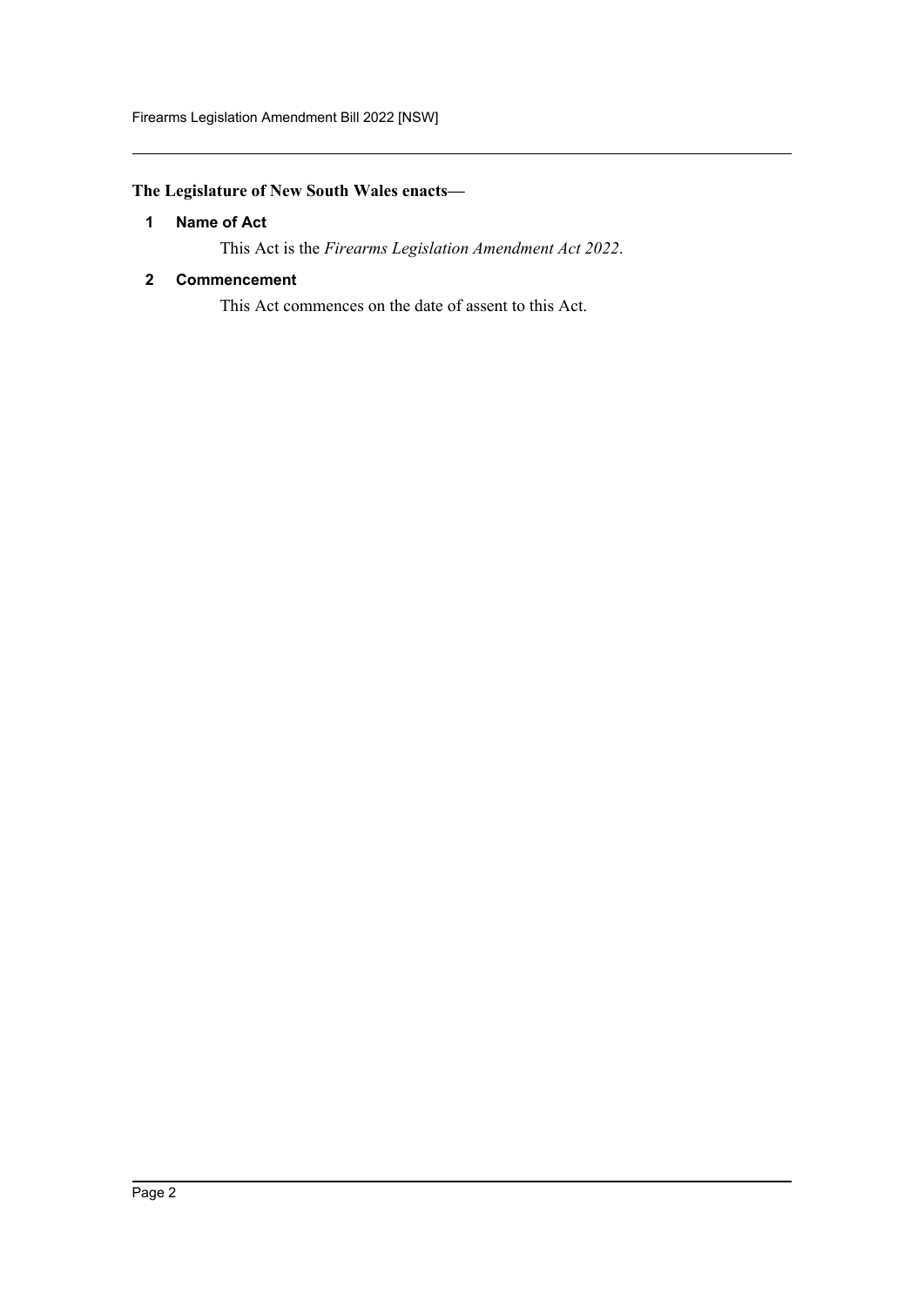### <span id="page-3-0"></span>**Schedule 1 Amendment of Firearms Act 1996 No 46**

#### **[1] Section 8 Licence categories and authority conferred by licence**

Omit ", 10 or 11", from section 8(1), the matter relating to Category D licence. Insert instead "or 10".

#### **[2] Section 21 Term of licence**

Omit section 21(2). Insert instead—

- (2) A category D licence issued to a person referred to in section 12, Table, the matter relating to Reason: vertebrate pest animal control, paragraph (c) continues in force until the earlier of the following—
	- (a) the period of 12 months, 2 years or 5 years as specified in the licence,
	- (b) the licence is surrendered, revoked or otherwise ceases to be in force.

#### **[3] Schedule 1 Prohibited firearms**

Omit items 5 and 6. Insert instead—

- 5 a self-loading centre-fire rifle that is designed or adapted for military purposes, other than a self-loading centre-fire rifle mentioned in Schedule 3, clause 35
- 6 a self-loading shotgun that is designed or adapted for military purposes, other than a self-loading shotgun mentioned in Schedule 3, clause 35

#### **[4] Schedule 3 Savings and transitional provisions**

Insert after clause 34—

### **Part 12 Provisions consequent on enactment of Firearms Legislation Amendment Act 2022**

#### **35 Prohibited firearms**

- (1) This clause applies if—
	- (a) a person legally acquires a self-loading centre-fire rifle or a self-loading shotgun under this Act, and
	- (b) self-loading centre-fire rifles or self-loading shotguns of that type are subsequently adapted for military purposes.
- (2) The person's self-loading centre-fire rifle or self-loading shotgun is not a prohibited firearm under Schedule 1, item 5 or 6 while the rifle or shotgun remains in the person's possession.